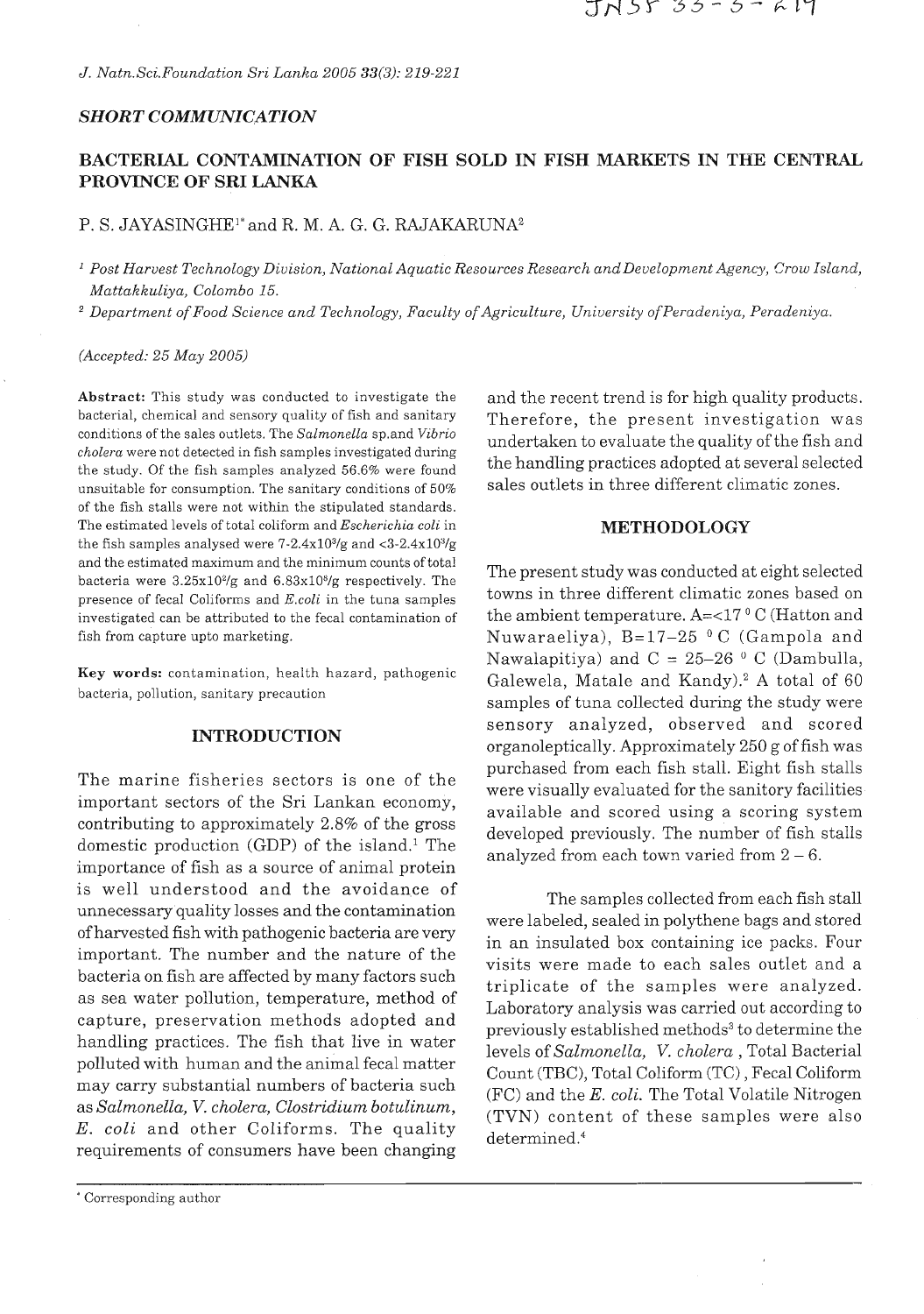## **RESULTS AND DISCUSSION**

The microbiological analysis revealed that, none of the samples investigated contained *Salmonella*  and V. *cholera* indicating that the fish marketed in the Central Province were free from highly pathogenic bacteria. However, of the total samples investigated 56.6% were not suitable for consumption. This figure was much higher in the samples collected from the sites with ambient temperature of  $17 - 25$  °C and  $25 - 26$  °C and were 65.4 and 77.8% respectively. In the  $\langle 17 \, {}^{\circ} \text{C}$ climatic zone, 81.2% of the samples were suitable for consumption.

On the average, 56.6% of the fish samples examined during the present study had the TBC  $> 10<sup>6</sup>/g$ . The estimated percentages of the fish samples containing  $TBC > 10<sup>6</sup>/g$  were very much higher in the temperature zones  $17 - 25$ <sup>o</sup> C and <sup>25</sup>- <sup>26</sup>**O** C and were 76.92% and 55.6% respectively. In the  $<$ 17<sup>°</sup>C temperature zone only 25% of the fish samples analyzed contained TBC  $>10^{6}/g$ . The study indicated that there is a considerable influence of the ambient temperature on the TBC recorded in fish.

About 73.4% of the fish samples investigated during the present study contained the TC counts  $>10^{2}/g$  with a potential of causing health hazards.40% of the fish samples investigated had fecal coliform counts  $>10^{2}/g$ while 35% contained counts <50/g. Most of the samples contained E. *coli* counts >10/g while

16.67% of the fish samples were with counts  $>10^{3}$ / g. The considerably high counts of coliform and E. *coli* recorded in this study indicates high fecal contamination of fish.

Majority of the samples analyzed (87.5%) contained TVN levels  $\langle 30 \text{mg}/100 \text{g}$ . But in the  $17^{\circ}$ C-  $25^{\circ}$  C and  $25^{\circ}$  -  $26^{\circ}$  C temperature zones, 80.77% and 77.7% of the samples contained TVN levels >30mg/100g and only 19.23% and 22.3% of the samples were found to contain TVN <30mg/ 100g respectively. Since the above figures were more or less similar to the estimated TVN levels of the majority of fish samples analyzed during the present investigation, it is reasonable to conclude that these were in initial or advanced stages of spoilage.

The combined effect of poor sanitary conditions and high temperature exerted on fish over a long period, increases the rate of spoilage and reduces the nutritional quality of fish at sales outlets. Most of the fish vendors do not have the knowledge on factors affecting fish spoilage and how to regulate the process. Therefore, awareness programmes should be arranged to educate the fish venders on proper handling of fish. This would enable them to acquire quality fish safe for consumption. The study also indicated the importance of taking measures to improve the facilities of fish sales outlets, formulation of a mechanism for proper handling of fish from capture to marketing and also waste management.



Figure 1: Organoleptic quality (%mean±sd) of fish assessed on a 0-15 scale at sales outlets in the **<17O C climatic zone in Sri Lanka.**